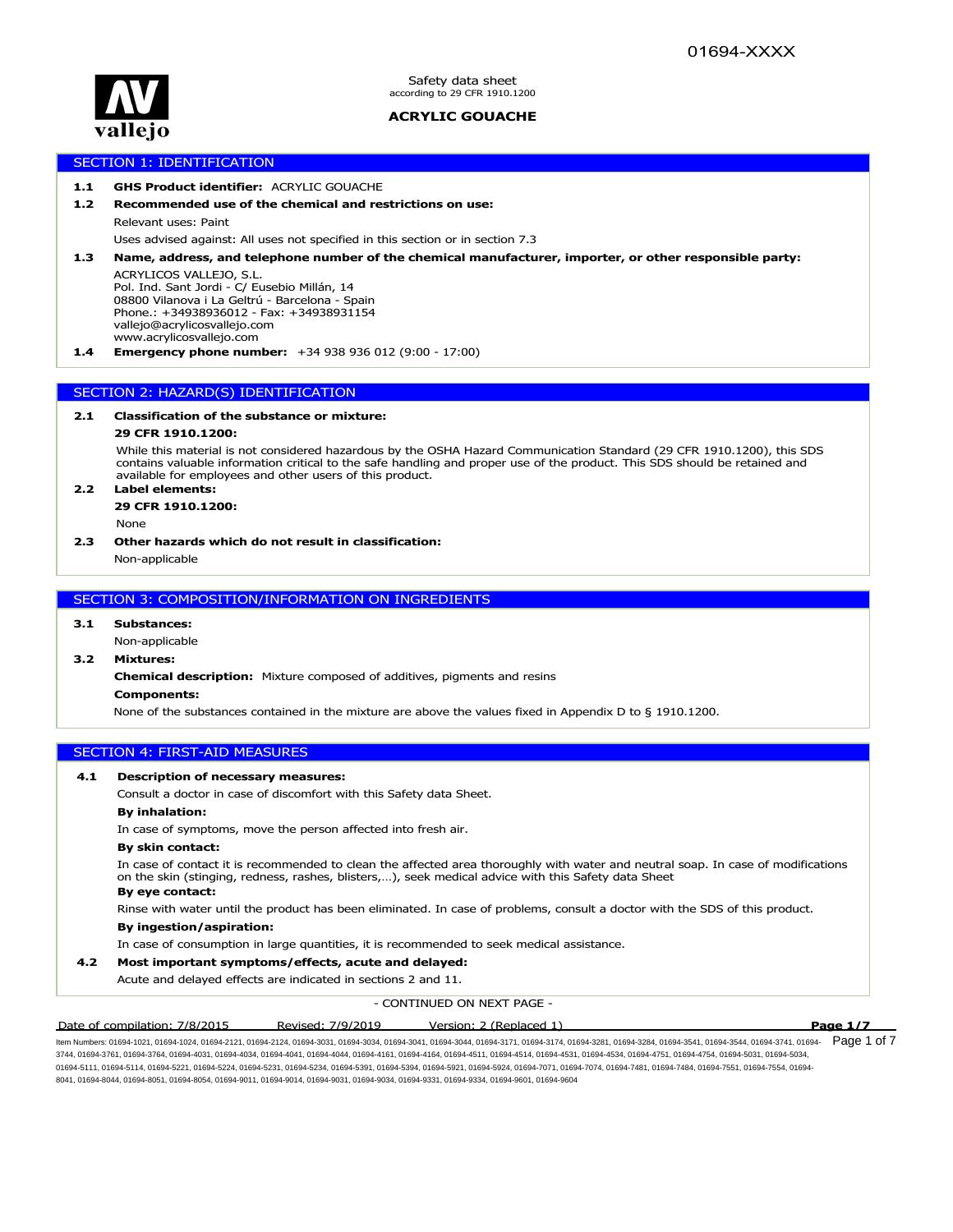

## SECTION 4: FIRST-AID MEASURES (continued)

## **4.3 Indication of immediate medical attention and special treatment needed, if necessary:**

Non-applicable

## SECTION 5: FIRE-FIGHTING MEASURES

#### **5.1 Suitable (and unsuitable) extinguishing media:**

Product is non-flammable, low risk of fire by the inflammability characteristics of the product in normal conditions of storage, manipulation and use. In the case of the existence of sustained combustion as a result of improper manipulation, storage or use any type of extinguishing agent can be used (ABC Powder, water,...)

## **5.2 Specific hazards arising from the chemical:**

Due to its non-flammable nature, the product does not present a fire risk under normal conditions of storage, manipulation and use.

#### **5.3 Special protective equipment and precautions for fire-fighters:**

Depending on the magnitude of the fire it may be necessary to use full protective clothing and individual respiratory equipment. Minimum emergency facilities and equipment should be available (fire blankets, portable first aid kit,...) **Additional provisions:**

As in any fire, prevent human exposure to fire, smoke, fumes or products of combustion. Only properly trained personnel should be involved in firefighting. Evacuate nonessential personnel from the fire area. Destroy any source of ignition. In case of fire, refrigerate the storage containers and tanks for products susceptible to inflammation. Avoid spillage of the products used to extinguish the fire into an aqueous medium.

## SECTION 6: ACCIDENTAL RELEASE MEASURES

## **6.1 Personal precautions, protective equipment and emergency procedures:**

Isolate leaks provided that there is no additional risk for the people performing this task.

### **6.2 Environmental precautions:**

This product is not classified as hazardous to the environment. Keep product away from drains, surface and underground water.

#### **6.3 Methods and materials for containment and cleaning up:**

#### It is recommended:

Absorb the spillage using sand or inert absorbent and move it to a safe place. Do not absorb in sawdust or other combustible absorbents. For any concern related to disposal consult section 13.

**6.4 Reference to other sections:**

See sections 8 and 13.

# SECTION 7: HANDLING AND STORAGE

#### **7.1 Precautions for safe handling:**

- A.- Precautions for safe manipulation
	- Comply with the current standards 29 CFR 1910 Occupational Safety and Health Standards. Keep containers hermetically sealed. Control spills and residues, destroying them with safe methods (section 6). Avoid leakages from the container. Maintain order and cleanliness where dangerous products are used.
- B.- Technical recommendations for the prevention of fires and explosions
	- It is recommended to transfer at a slow speed to avoid the creation of electrostatic charges that could affect flammable products. Consult section 10 for conditions and materials that should be avoided.
- C.- Technical recommendations to prevent ergonomic and toxicological risks
- Do not eat or drink during the process, washing hands afterwards with suitable cleaning products.
- D.- Technical recommendations to prevent environmental risks
- It is not necessary to take special measures to prevent environmental risks. For more information see subsection 6.2

#### **7.2 Conditions for safe storage, including any incompatibilities:**

A.- Technical measures for storage

Minimum Temp.: 41 ºF

#### - CONTINUED ON NEXT PAGE -

#### Date of compilation: 7/8/2015 Revised: 7/9/2019 Version: 2 (Replaced 1) **Page 2/7**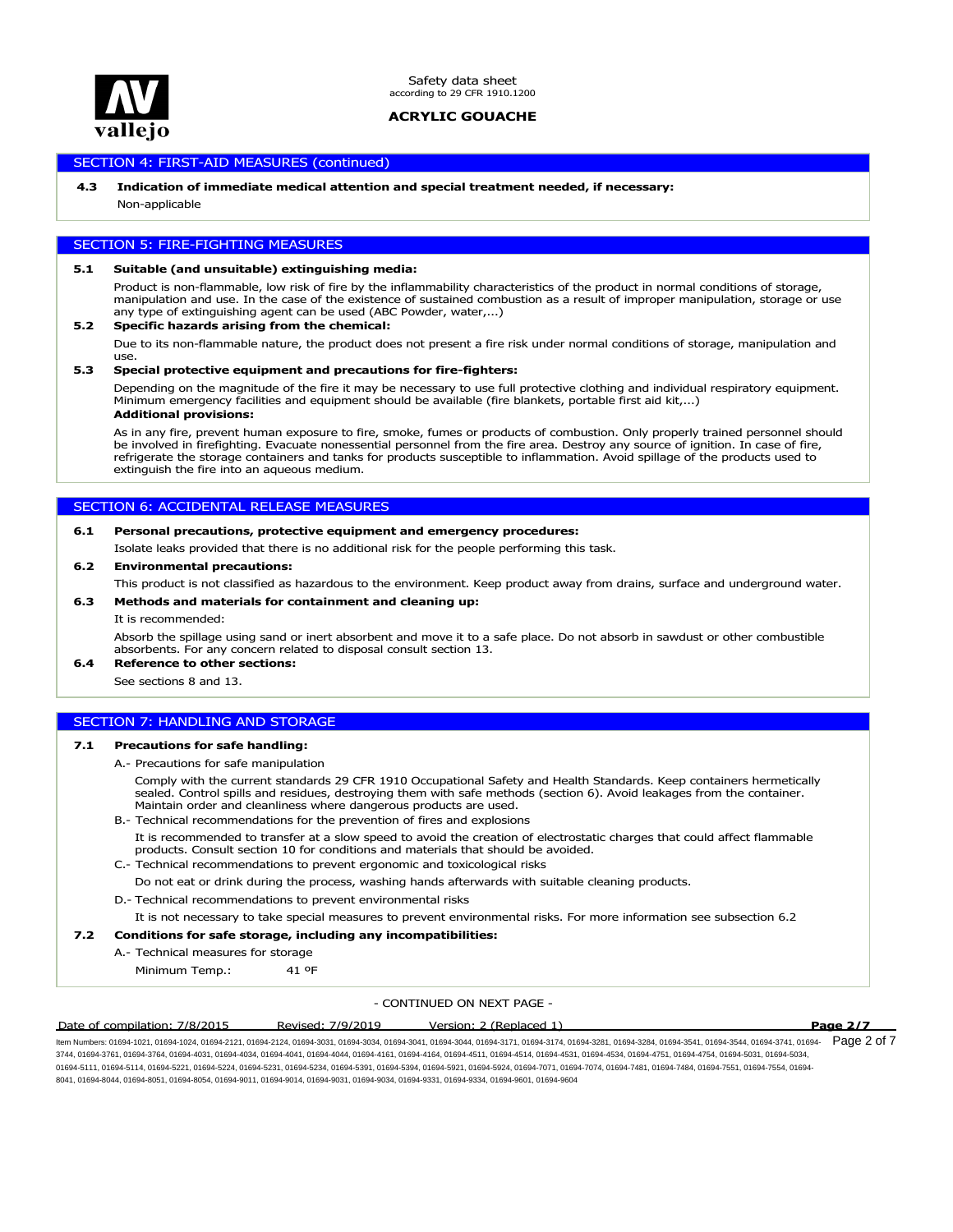

# SECTION 7: HANDLING AND STORAGE (continued)

## Maximum Temp.: 86 ºF

### B.- General conditions for storage

Avoid sources of heat, radiation, static electricity and contact with food. For additional information see subsection 10.5

### **7.3 Specific end use(s):**

Except for the instructions already specified it is not necessary to provide any special recommendation regarding the uses of this product.

## SECTION 8: EXPOSURE CONTROLS/PERSONAL PROTECTION

#### **8.1 Control parameters:**

Substances whose occupational exposure limits have to be monitored in the workplace

There are no occupational exposure limits for the substances contained in the product

## **8.2 Appropriate engineering controls:**

A.- Individual protection measures, such as personal protective equipment

As a preventative measure it is recommended to use basic Personal Protection Equipment. For more information on Personal Protection Equipment (storage, use, cleaning, maintenance, class of protection,...) consult the information leaflet provided by<br>the manufacturer. For more information see subsection 7.1. All information contained herein is information on clothing performance must be combined with professional judgment, and a clear understanding of the clothing application, to provide the best protection to the worker. All chemical protective clothing use must be based on a hazard assessment to determine the risks for exposure to chemicals and other hazards. Conduct hazard assessments in accordance with 29 CFR 1910.132.

B.- Respiratory protection

The use of protection equipment will be necessary if a mist forms or if the occupational exposure limits are exceeded.

C.- Specific protection for the hands

| Pictogram                                  | <b>PPE</b>                            | Remarks                                                                                                                                                                                                                                                                                     |
|--------------------------------------------|---------------------------------------|---------------------------------------------------------------------------------------------------------------------------------------------------------------------------------------------------------------------------------------------------------------------------------------------|
| <b>MAN</b><br>Mandatory hand<br>protection | Protective gloves against minor risks | Replace gloves in case of any sign of damage. For prolonged periods of exposure<br>to the product for professional /industrial users, we recommend using chemical<br>protection gloves. Use gloves in accordance with manufacturer 's use limitations<br>and OSHA standard 1910.138 (29CFR) |

As the product is a mixture of several substances, the resistance of the glove material can not be calculated in advance with total reliability and has therefore to be checked prior to the application reliability and has therefore to be checked prior to the application

## D.- Ocular and facial protection

| Pictogram                             | PPE                                           | Remarks                                                                                                                                                                                                                           |
|---------------------------------------|-----------------------------------------------|-----------------------------------------------------------------------------------------------------------------------------------------------------------------------------------------------------------------------------------|
| (ම*ම)<br>Mandatory face<br>protection | Panoramic glasses against splash/projections. | Clean daily and disinfect periodically according to the manufacturer's instructions.<br>Use if there is a risk of splashing. Use this PPE in accordance with manufacturer's<br>use limitations and OSHA standard 1910.133 (29CFR) |

#### E.- Bodily protection

| Pictogram                                                                                      | PPE                  | Remarks                                       |  |  |  |
|------------------------------------------------------------------------------------------------|----------------------|-----------------------------------------------|--|--|--|
|                                                                                                | Work clothing        | Replace before any evidence of deterioration. |  |  |  |
|                                                                                                | Anti-slip work shoes | Replace before any evidence of deterioration. |  |  |  |
| F.- Additional emergency measures<br>It is not percepany to take additional emergency measures |                      |                                               |  |  |  |

It is not necessary to take additional emergency measures.

#### **Environmental exposure controls:**

#### - CONTINUED ON NEXT PAGE -

#### Date of compilation: 7/8/2015 Revised: 7/9/2019 Version: 2 (Replaced 1) **Page 3/7**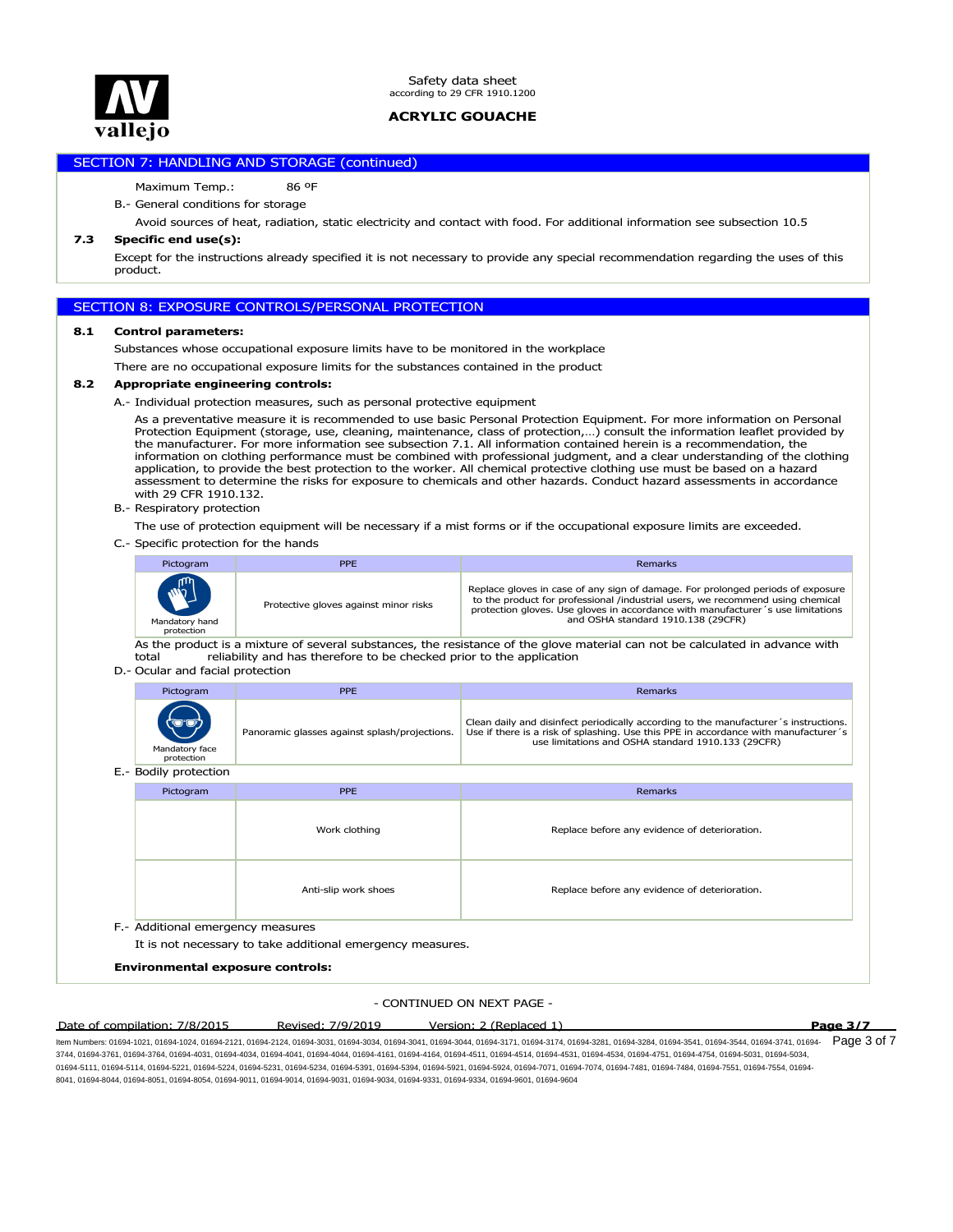

# SECTION 8: EXPOSURE CONTROLS/PERSONAL PROTECTION (continued)

In accordance with the community legislation for the protection of the environment it is recommended to avoid environmental spillage of both the product and its container. For additional information see subsection 7.1.D

# SECTION 9: PHYSICAL AND CHEMICAL PROPERTIES

| 9.1 | Information on basic physical and chemical properties:                                             |                                   |          |
|-----|----------------------------------------------------------------------------------------------------|-----------------------------------|----------|
|     | For complete information see the product datasheet.                                                |                                   |          |
|     | Appearance:                                                                                        |                                   |          |
|     | Physical state at 68 °F:                                                                           | Liquid                            |          |
|     | Appearance:                                                                                        | Characteristic                    |          |
|     | Color:                                                                                             | Characteristic                    |          |
|     | Odor:                                                                                              | Characteristic                    |          |
|     | Odour threshold:                                                                                   | Non-applicable *                  |          |
|     | <b>Volatility:</b>                                                                                 |                                   |          |
|     | Boiling point at atmospheric pressure:                                                             | 229 ºF                            |          |
|     | Vapour pressure at 68 °F:                                                                          | 2278 Pa                           |          |
|     | Vapour pressure at 122 °F:                                                                         | 89.37 (11.92 kPa)                 |          |
|     | Evaporation rate at 68 °F:                                                                         | Non-applicable *                  |          |
|     | <b>Product description:</b>                                                                        |                                   |          |
|     | Density at 68 °F:                                                                                  | 1124.2 - 1124.4 kg/m <sup>3</sup> |          |
|     | Relative density at 68 °F:                                                                         | 1.124                             |          |
|     | Dynamic viscosity at 68 °F:                                                                        | 2000 - 4000 cP                    |          |
|     | Kinematic viscosity at 68 °F:                                                                      | Non-applicable *                  |          |
|     | Kinematic viscosity at 104 °F:                                                                     | Non-applicable *                  |          |
|     | Concentration:                                                                                     | Non-applicable *                  |          |
|     | pH:                                                                                                | $7.5 - 8.5$                       |          |
|     | Vapour density at 68 °F:                                                                           | Non-applicable *                  |          |
|     | Partition coefficient n-octanol/water 68 °F:                                                       | Non-applicable *                  |          |
|     | Solubility in water at 68 °F:                                                                      | $100$ kg/m <sup>3</sup>           |          |
|     | Solubility properties:                                                                             | Non-applicable *                  |          |
|     | Decomposition temperature:                                                                         | Non-applicable *                  |          |
|     | Melting point/freezing point:                                                                      | Non-applicable *                  |          |
|     | Explosive properties:                                                                              | Non-applicable *                  |          |
|     | Oxidising properties:                                                                              | Non-applicable *                  |          |
|     | <b>Flammability:</b>                                                                               |                                   |          |
|     | Flash Point:                                                                                       | Non Flammable (>199.4 °F)         |          |
|     | Flammability (solid, gas):                                                                         | Non-applicable *                  |          |
|     | Autoignition temperature:                                                                          | 400 °F                            |          |
|     | Lower flammability limit:                                                                          | Non-applicable *                  |          |
|     | Upper flammability limit:                                                                          | Non-applicable *                  |          |
|     | <b>Explosive:</b>                                                                                  |                                   |          |
|     | Lower explosive limit:                                                                             | Non-applicable *                  |          |
|     | Upper explosive limit:                                                                             | Non-applicable *                  |          |
| 9.2 | <b>Other information:</b>                                                                          |                                   |          |
|     | Surface tension at 68 °F:                                                                          | Non-applicable *                  |          |
|     | Refraction index:                                                                                  | Non-applicable *                  |          |
|     | *Not relevant due to the nature of the product, not providing information property of its hazards. |                                   |          |
|     |                                                                                                    | - CONTINUED ON NEXT PAGE -        |          |
|     | Revised: 7/9/2019<br>Date of compilation: 7/8/2015                                                 | Version: 2 (Replaced 1)           | Page 4/7 |
|     |                                                                                                    |                                   |          |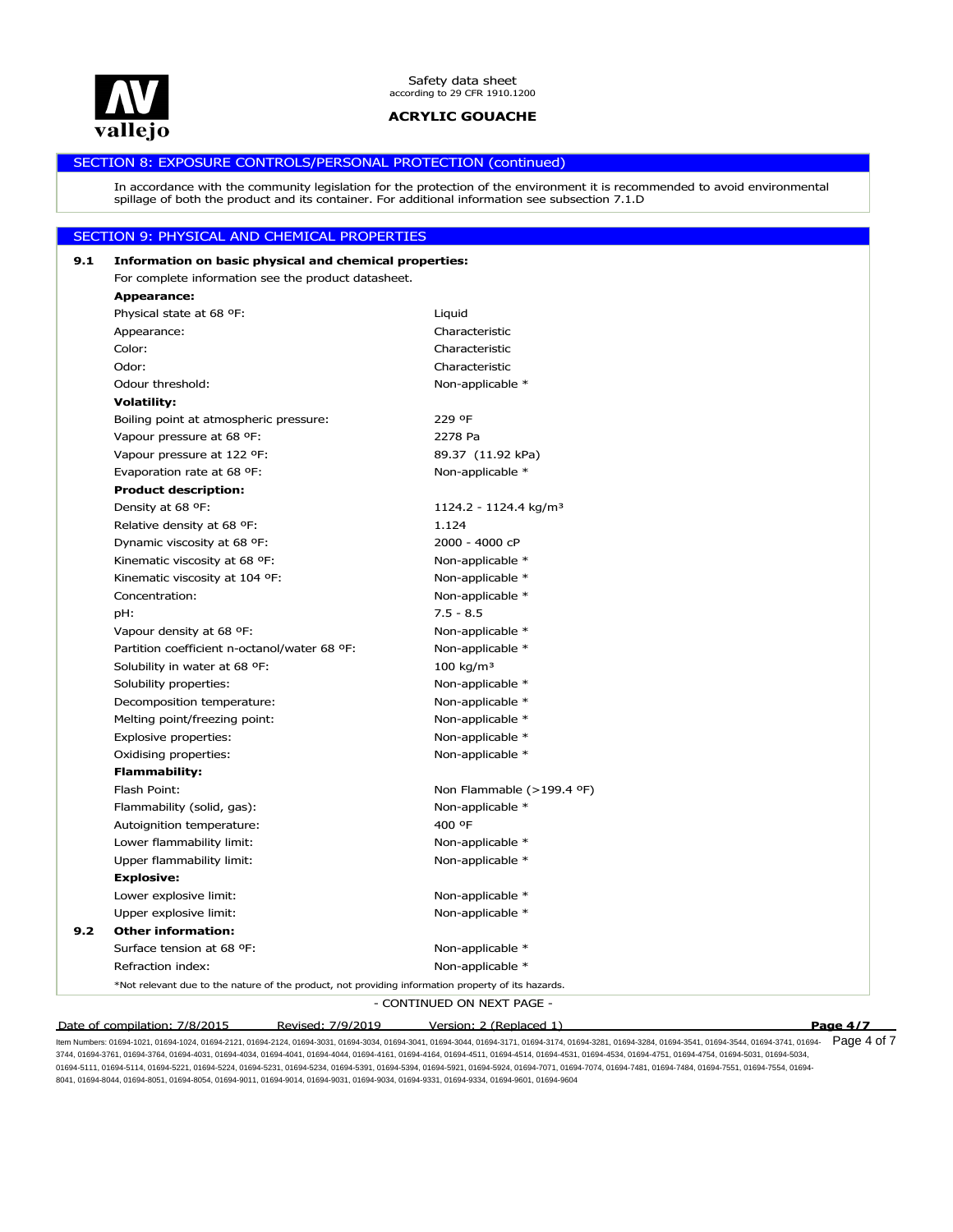

## SECTION 10: STABILITY AND REACTIVITY

#### **10.1 Reactivity:**

**10.5 Incompatible materials:**

No hazardous reactions are expected because the product is stable under recommended storage conditions. See section 7.

#### **10.2 Chemical stability:**

Chemically stable under the conditions of storage, handling and use.

## **10.3 Possibility of hazardous reactions:**

Under the specified conditions, hazardous reactions that lead to excessive temperatures or pressure are not expected.

## **10.4 Conditions to avoid:**

Applicable for handling and storage at room temperature:

| Shock and friction      | Contact with air | Increase in temperature | Sunlight              | Humidity                      |  |  |
|-------------------------|------------------|-------------------------|-----------------------|-------------------------------|--|--|
| Not applicable          | Not applicable   | Not applicable          | Not applicable        | Not applicable                |  |  |
| Incompatible materials: |                  |                         |                       |                               |  |  |
| <b>Acids</b>            | Water            | Oxidising materials     | Combustible materials | <b>Others</b>                 |  |  |
| Avoid strong acids      | Not applicable   | Not applicable          | Not applicable        | Avoid alkalis or strong bases |  |  |

#### **10.6 Hazardous decomposition products:**

See subsection 10.3, 10.4 and 10.5 to find out the specific decomposition products. Depending on the decomposition conditions, complex mixtures of chemical substances can be released: carbon dioxide (CO2), carbon monoxide and other organic compounds.

## SECTION 11: TOXICOLOGICAL INFORMATION

#### **11.1 Information on toxicological effects:**

LD50 oral > 5000 mg/kg (rat)

## **Dangerous health implications:**

In case of exposure that is repetitive, prolonged or at concentrations higher than recommended by the occupational exposure limits, it may result in adverse effects on health depending on the means of exposure:

A- Ingestion (acute effect):

- Acute toxicity : Based on available data, the classification criteria are not met
- Corrosivity/Irritability: Based on available data, the classification criteria are not met
- B- Inhalation (acute effect):
	- Acute toxicity : Based on available data, the classification criteria are not met
- Corrosivity/Irritability: Based on available data, the classification criteria are not met C- Contact with the skin and the eyes (acute effect):
	- Contact with the skin: Based on available data, the classification criteria are not met
	- Contact with the eyes: Based on available data, the classification criteria are not met
- D- CMR effects (carcinogenicity, mutagenicity and toxicity to reproduction):
	- Carcinogenicity: Based on available data, the classification criteria are not met IARC: Formaldehyde (1)
	- Mutagenicity: Based on available data, the classification criteria are not met
	- Reproductive toxicity: Based on available data, the classification criteria are not met
- E- Sensitizing effects:
	- Respiratory: Based on available data, the classification criteria are not met
	- Cutaneous: Based on available data, the classification criteria are not met
- F- Specific target organ toxicity (STOT) single exposure:

Based on available data, the classification criteria are not met

G- Specific target organ toxicity (STOT)-repeated exposure:

- Specific target organ toxicity (STOT)-repeated exposure: Based on available data, the classification criteria are not met - Skin: Based on available data, the classification criteria are not met, as it does not contain substances classified as dangerous for this effect. For more information see section 3.

## - CONTINUED ON NEXT PAGE -

#### Date of compilation: 7/8/2015 Revised: 7/9/2019 Version: 2 (Replaced 1) **Page 5/7**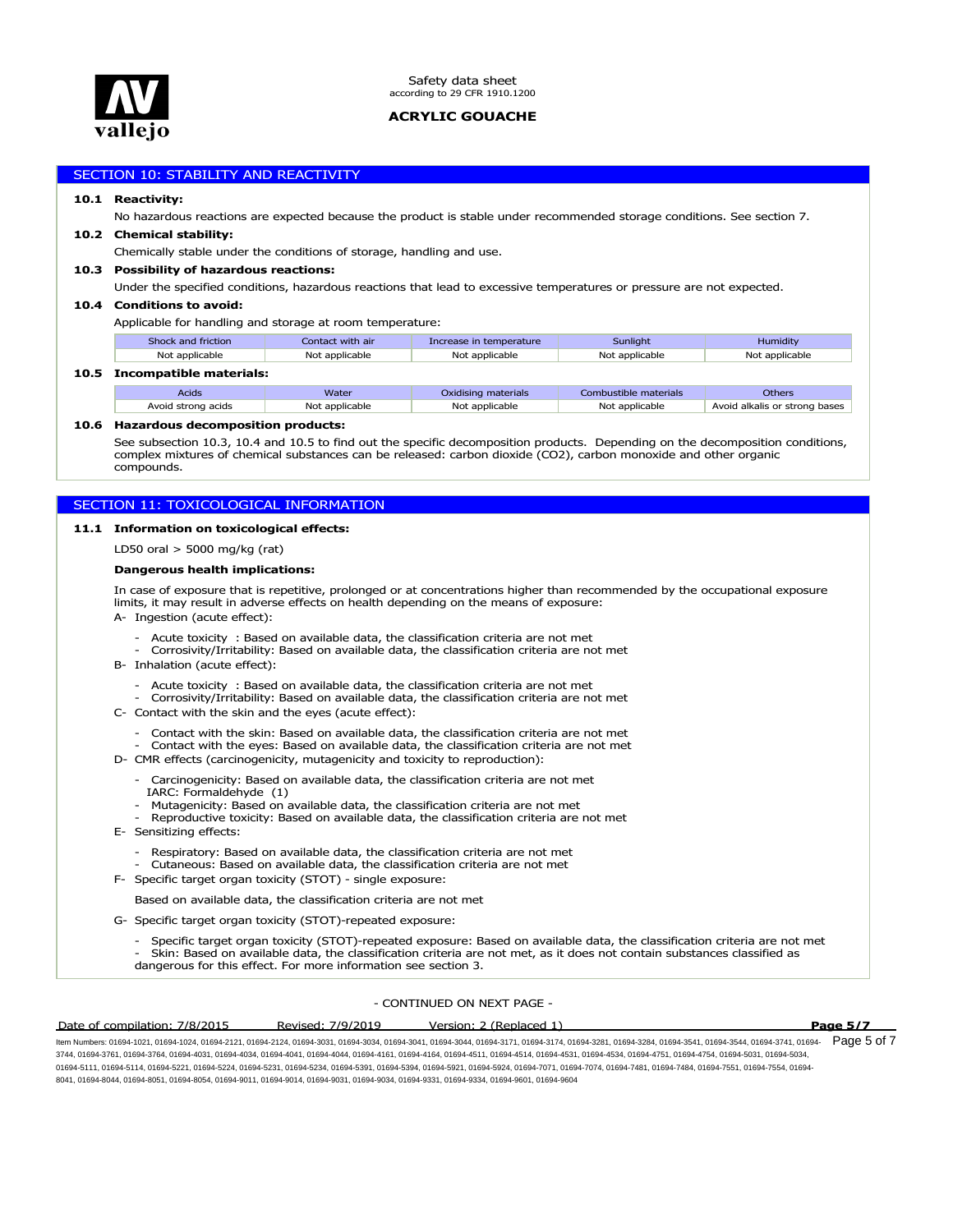

# SECTION 11: TOXICOLOGICAL INFORMATION (continued)

H- Aspiration hazard:

Based on available data, the classification criteria are not met

**Other information:**

Non-applicable

### **Specific toxicology information on the substances:**

Not available

# SECTION 12: ECOLOGICAL INFORMATION

- The experimental information related to the eco-toxicological properties of the product itself is not available
- **12.1 Ecotoxicity (aquatic and terrestrial, where available):**
- Not available **12.2 Persistence and degradability:**
- Not available
- **12.3 Bioaccumulative potential:** Not available
- **12.4 Mobility in soil:** Not available
- **12.5 Results of PBT and vPvB assessment:** Non-applicable
- **12.6 Other adverse effects:**

Not described

# SECTION 13: DISPOSAL CONSIDERATIONS

## **13.1 Disposal methods:**

## **Waste management (disposal and evaluation):**

Consult the authorized waste service manager on the assessment and disposal operations. In case the container has been in direct contact with the product, it will be processed the same way as the actual product. Otherwise, it will be processed as nondangerous residue. We do not recommended disposal down the drain. See epigraph 6.2.

## **Regulations related to waste management:**

Legislation related to waste management:

40 CFR Part 261- IDENTIFICATION AND LISTING OF HAZARDOUS WASTE

## SECTION 14: TRANSPORT INFORMATION

This product is not regulated for transport.

# SECTION 15: REGULATORY INFORMATION

**15.1 Safety, health and environmental regulations specific for the product in question:**

# - CONTINUED ON NEXT PAGE -

### Date of compilation: 7/8/2015 Revised: 7/9/2019 Version: 2 (Replaced 1) **Page 6/7**